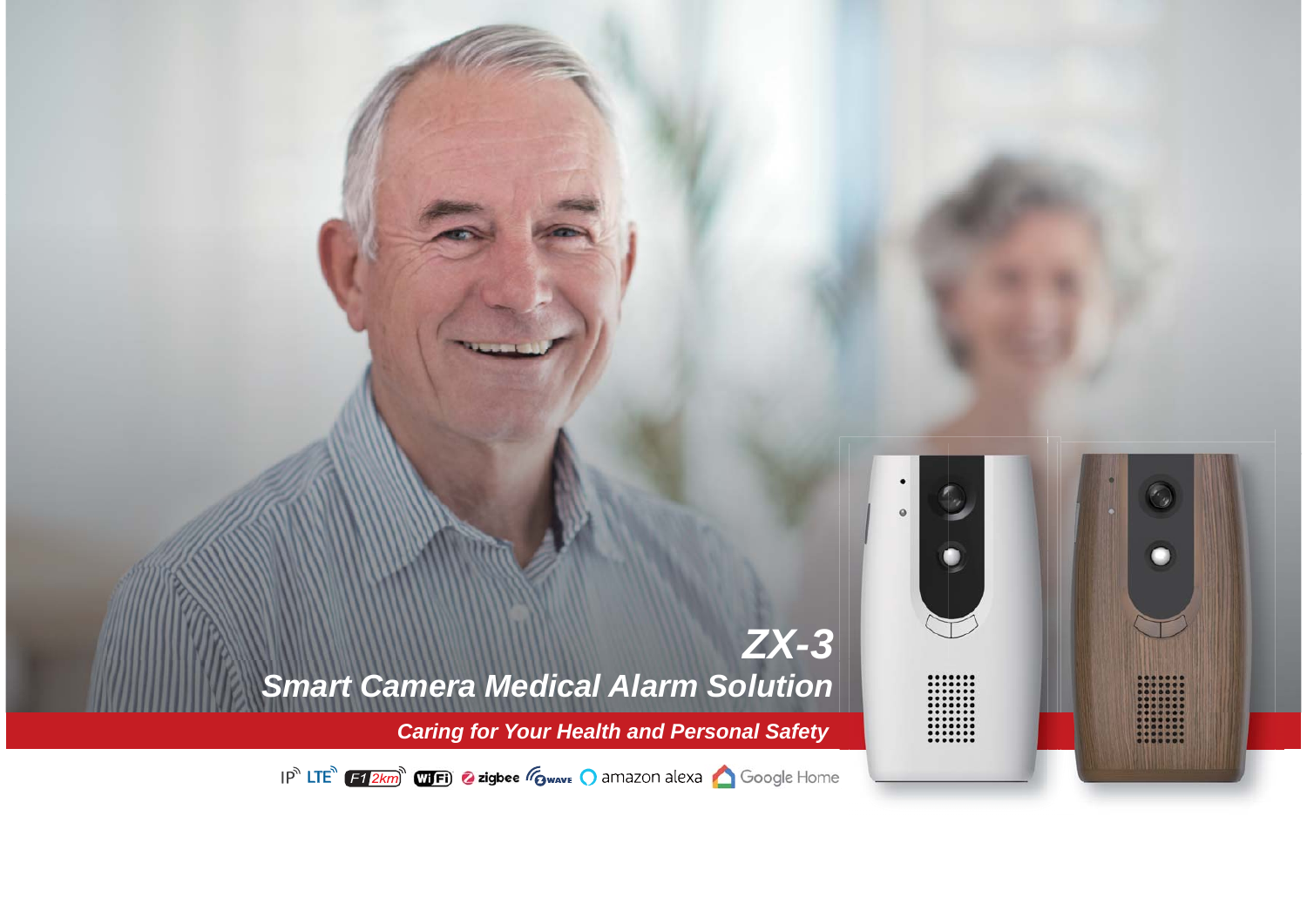# **An Advanced Smart Telecare Solution with Visual Monitoring**

ZX-3 Smart Camera Telecare Alarm is an all-in-one personal safety medical alarm solution with monitoring videos/images, mobility check, and Bluetooth medical device pairing, keeping seniors safe in their own homes.

.ZX-3 also has telecare alarm features, including emergency monitoring, inactivity monitoring, home automation capabilities, and voice recognition and voice control via voice extenders and Google Home and Amazon Alexa, assisting seniors to have a more secure, healthy living.



## **Visual Monitoring & Mobility Check**

ZX-3 is integrated with a HD 1080p resolution camera with ultra-wide angle lens and night vision for visual monitoring and verification. ZX-3's built-in PIR motion sensor acts as a mobility check and system will activate the camera when emergency alert is triggered.



# **Emergency Care**

ZX-3 is compatible with emergency pendants, wrist transmitters, and panic buttons allowing users to summon help with one simple button press when an emergency arises. When an emergency occurs, alerts are immediately sent to family members, and Monitoring Center to verify the event and send immediate assistance as needed.



#### **Bluetooth Medical Device Pairing**

ZX-3 is compatible with Bluetooth Medical devices, like blood pressure/blood glucose monitoring, etc. to track health and medical data and allow caregiver/ physicians to remote monitor and provide treatment as needed.



#### **Voice Recognition Communicators**

ZX-3 can pair with voice recognition emergency alarm communications, voice extenders, call points, etc. to activate emergency call by preset vocal commands, keywords, or button press. Add an extra level of safety and peace of mind when strategically placed around the home.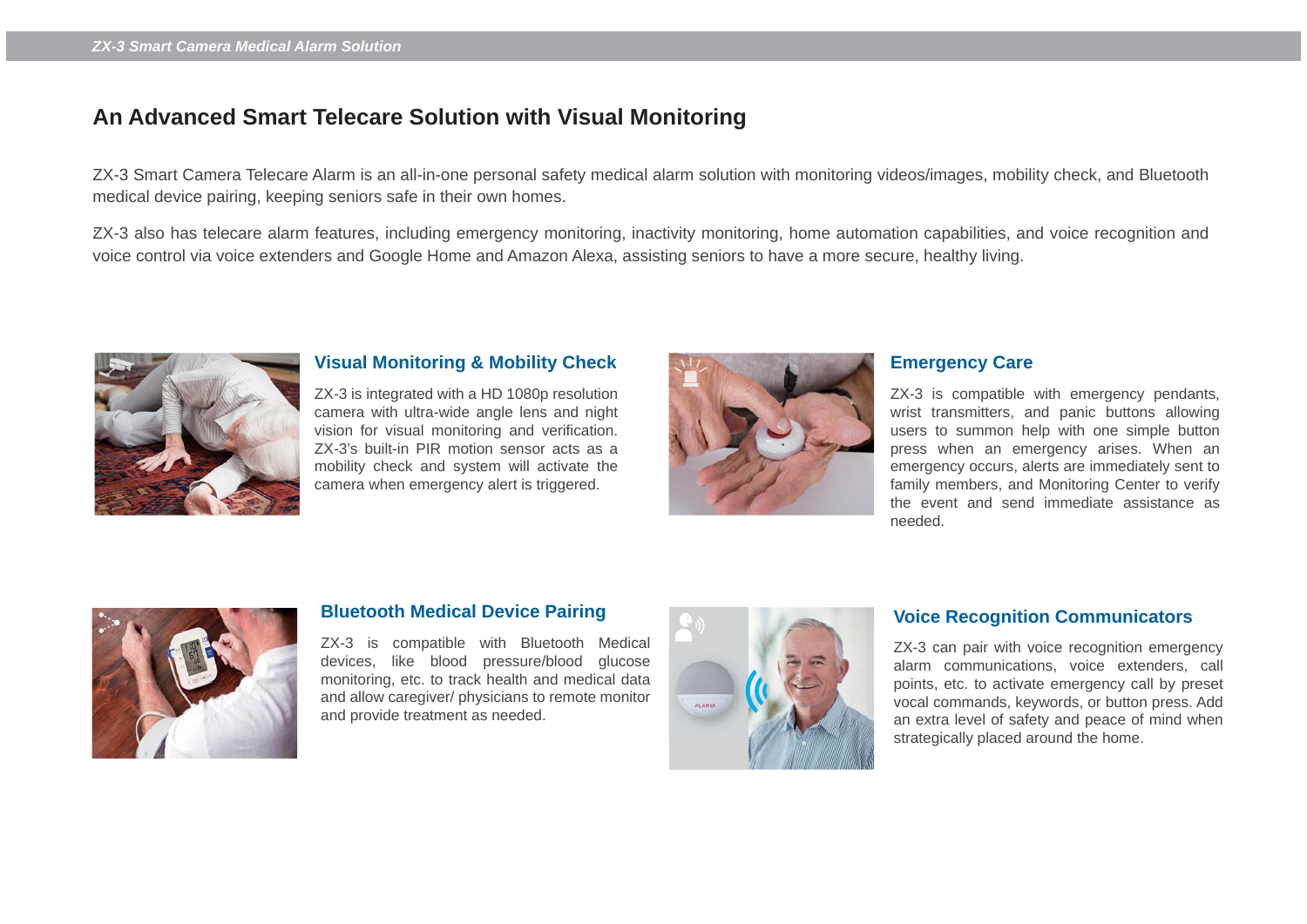# **Connected for Healthier, Secure Living**



## *Two-way Voice*

ZX-3 features two-way VOIP talk with echo cancellation allows for real-time conversation with anyone at home. ZX-3 also has built-in voice prompts, the user will know exactly the reason for any alert and location.



## *Safety Monitoring*

ZX-3 can also support home environment safety sensor devices, allowing users to add in smoke detectors, water leakage and gas sensors to monitor emergencies; and door contacts, sensor pad transmitters for inactivity monitoring, to build a healthier, safer independent living.



#### *Voice Control*

ZX-3 is compatible with Amazon Alexa and Google Home products, allowing users to use voice control to turn on lights, scenes, and control home appliances.



#### *Home Automation*

ZX-3 can incorporate ZigBee or Z-Wave sensors, allowing elderly to make their home smarter and safer by automatically turning on hallway lights at night, or auto adjust room temperatures, to stay safe and comfortable.



#### *Location Tracking*

ZX-3 can also be paired with BRPD-1 Bluetooth pendant, a small wearable panic button that partners with a smartphone application for GPS location reporting and triggers help alarm with one button press, whether the user is at home or out for a walk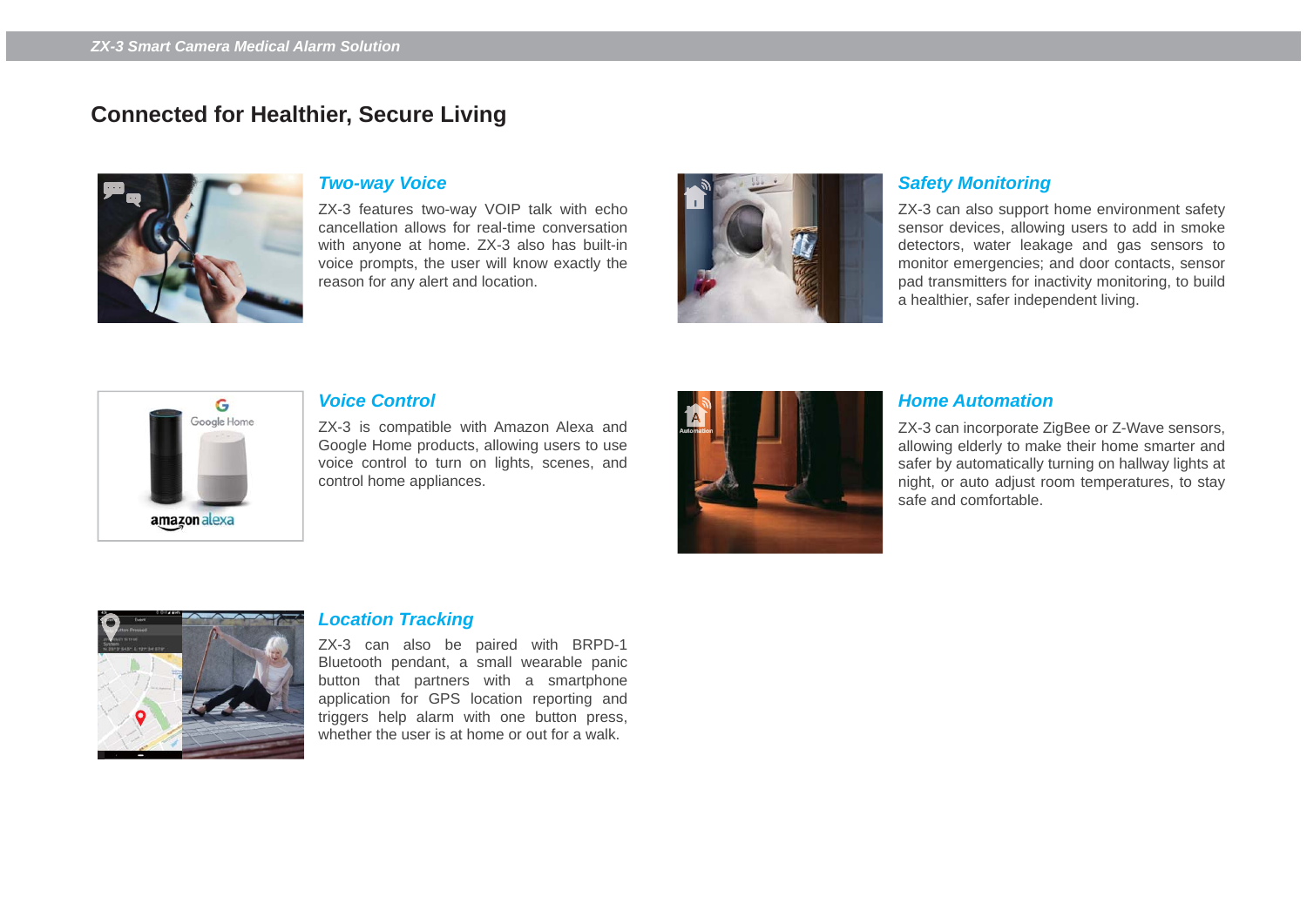# *Remote Monitoring via Web and Smartphone Apps*